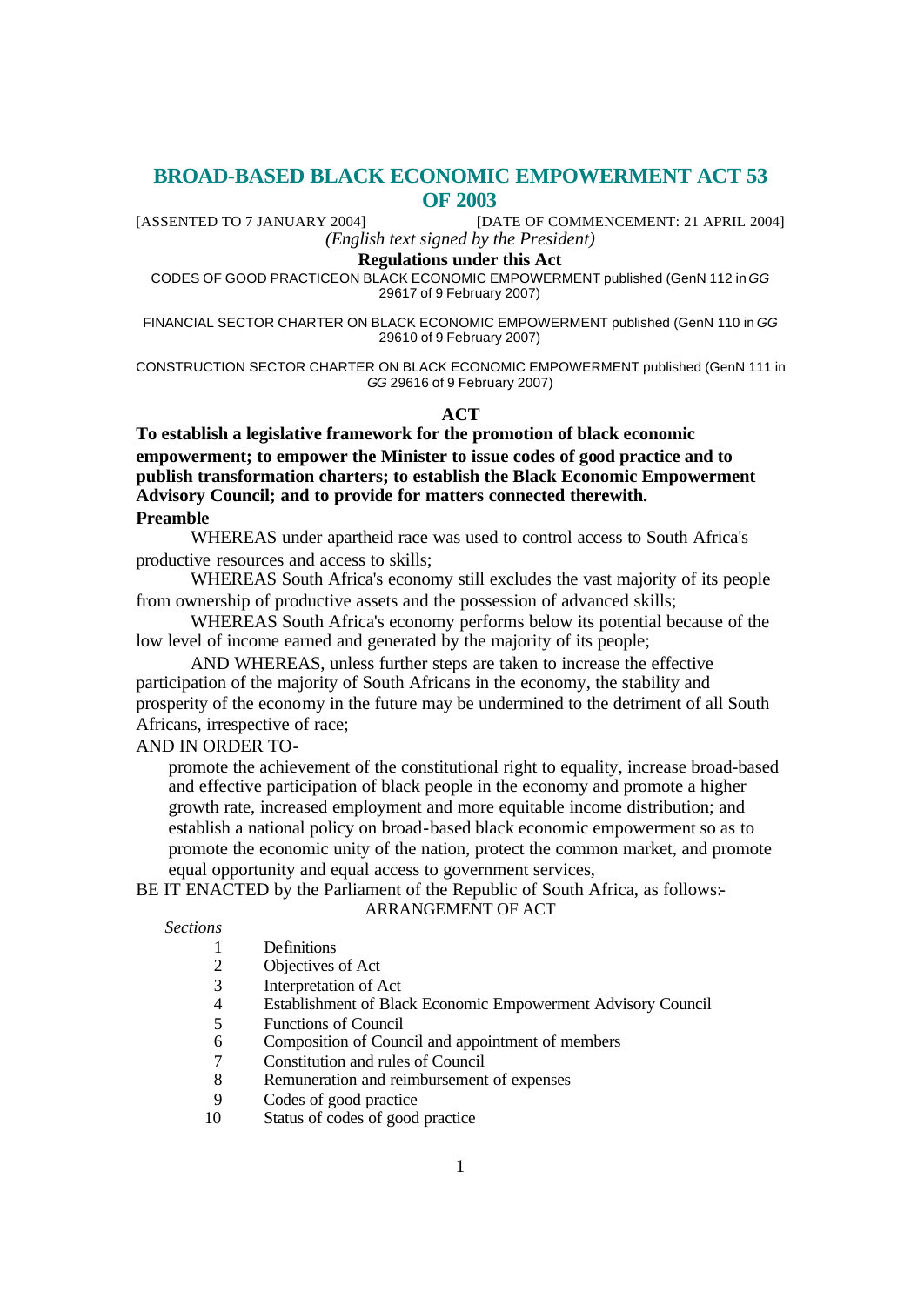- 11 Strategy for broad-based black economic empowerment
- 12 Transformation charters
- 13 Support services and funding of Council
- 14 Regulations
- 15 Short title and commencement

## **1 Definitions**

In this Act, unless the context indicates otherwise-

**'black people'** is a generic term which means Africans, Coloureds and Indians; **'broad-based black economic empowerment'** means the economic

empowerment of all black people including women, workers, youth, people with disabilities and people living in rural areas through diverse but integrated socio-economic strategies that include, but are not limited to-

- *(a)* increasing the number of black people that manage, own and control enterprises and productive assets;
- *(b)* facilitating ownership and management of enterprises and productive assets by communities, workers, cooperatives and other collective enterprises;
- *(c)* human resource and skills development;
- *(d)* achieving equitable representation in all occupational categories and levels in the workforce;
- *(e)* preferential procurement; and
- *(f)* investment in enterprises that are owned or managed by black people;

**'Council'** means the Black Economic Empowerment Advisory Council established by section 4;

**'members'** means members of the Council;

**'Minister'** means the Minister of Trade and Industry;

## **'organ of state'** means-

- *(a)* a national or provincial department as defined in the Public Finance Management Act, 1999 (Act 1 of 1999);
- *(b)* a municipality as contemplated in the Constitution;
- *(c)* Parliament;
- *(d)* a provincial legislature; and
- *(e)* a constitutional institution listed in Schedule 1 to the Public Finance Management Act, 1999 (Act 1 of 1999);

**'prescribe'** means prescribe by regulation;

**'public entity'** means a public entity listed in Schedule 2 or 3 to the Public Finance Management Act, 1999 (Act 1 of 1999);

**'strategy'** means a strategy for broad-based black economic empowerment issued in terms of section 11; and

**'this Act'** includes any code of good practice or regulation made under this Act.

## **2 Objectives of Act**

The objectives of this Act are to facilitate broad-based black economic empowerment by-

- *(a)* promoting economic transformation in order to enable meaningful participation of black people in the economy;
- *(b)* achieving a substantial change in the racial composition of ownership and management structures and in the skilled occupations of existing and new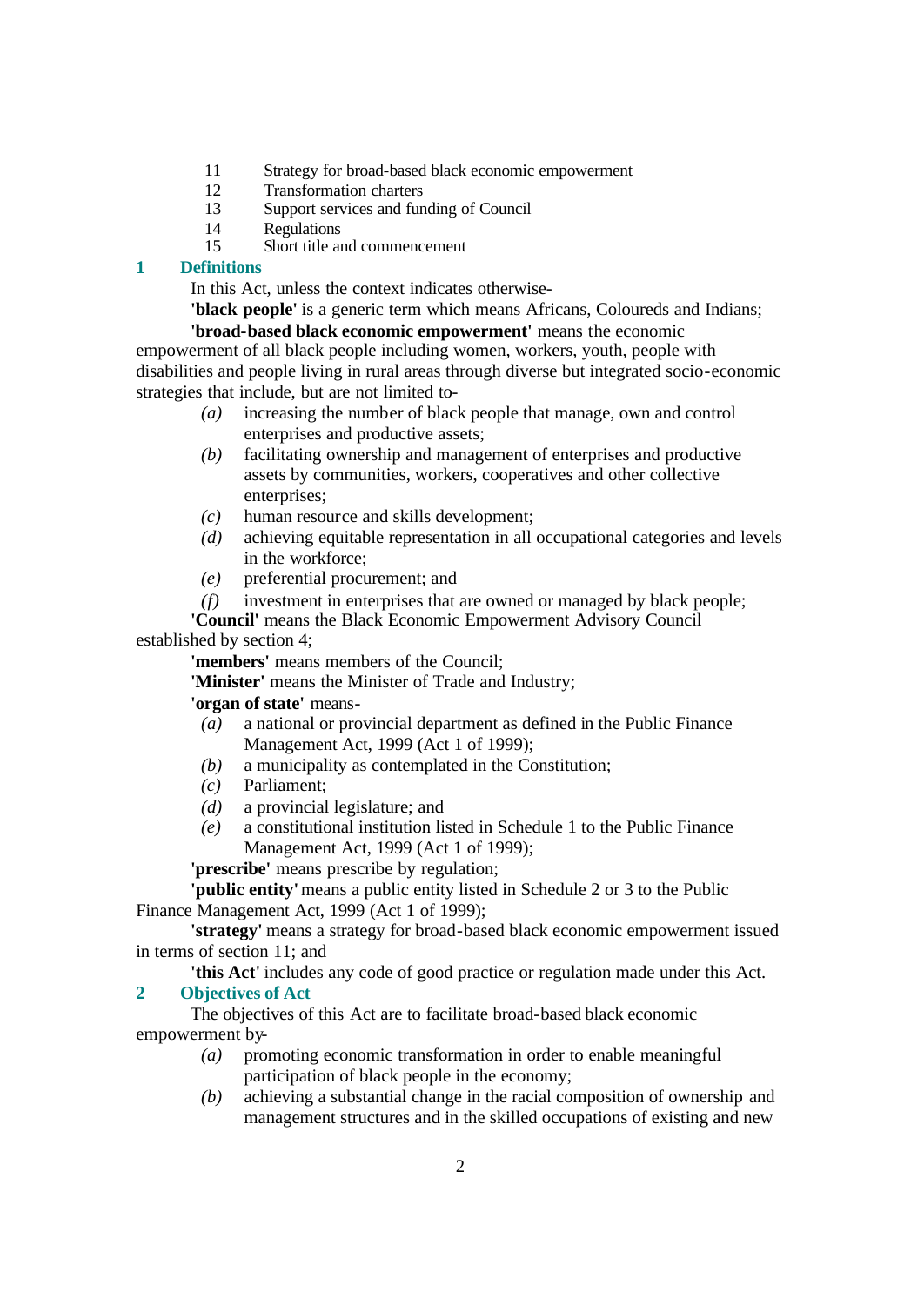enterprises;

- *(c)* increasing the extent to which communities, workers, cooperatives and other collective enterprises own and manage existing and new enterprises and increasing their access to economic activities, infrastructure and skills training;
- *(d)* increasing the extent to which black women own and manage existing and new enterprises, and increasing their access to economic activities, infrastructure and skills training;
- *(e)* promoting investment programmes that lead to broad-based and meaningful participation in the economy by black people in order to achieve sustainable development and general prosperity;
- *(f)* empowering rural and local communities by enabling access to economic activities, land, infrastructure, ownership and skills; and
- *(g)* promoting access to finance for black economic empowerment.

## **3 Interpretation of Act**

- Any person applying this Act must interpret its provisions so as-
	- *(a)* to give effect to its objectives; and
	- *(b)* to comply with the Constitution.
- **4 Establishment of Black Economic Empowerment Advisory Council**
- The Black Economic Empowerment Advisory Council is hereby established.

## **5 Functions of Council**

The Council must-

- *(a)* advise government on black economic empowerment;
- *(b)* review progress in achieving black economic empowerment;
- *(c)* advise on draft codes of good practice which the Minister intends publishing for comment in terms of section 9 (5);
- *(d)* advise on the development, amendment or replacement of the strategy referred to in section 11;
- *(e)* if requested to do so, advise on draft transformation charters; and
- *(f)* facilitate partnerships between organs of state and the private sector that will advance the objectives of this Act.

# **6 Composition of Council and appointment of members**

- (1) The Council consists of-
- *(a)* the President, who is the chairperson of the Council;
- *(b)* the Minister, with the Minister's Director-General as an alternate;
- *(c)* three other Cabinet Ministers, appointed by the President, with their respective Directors-General as alternates;
- *(d)* no fewer than 10 and no more than 15 other members appointed by the President.

(2) When appointing members in terms of subsection (1) *(d)*, the President shall have regard to the need for the Council-

- *(a)* to have appropriate expertise;
- *(b)* to represent different relevant constituencies including trade unions, business, community-based organisations and academics.

(3) In appointing members in terms of subsection (1) *(d)*, the President shall follow an appropriate consultative process.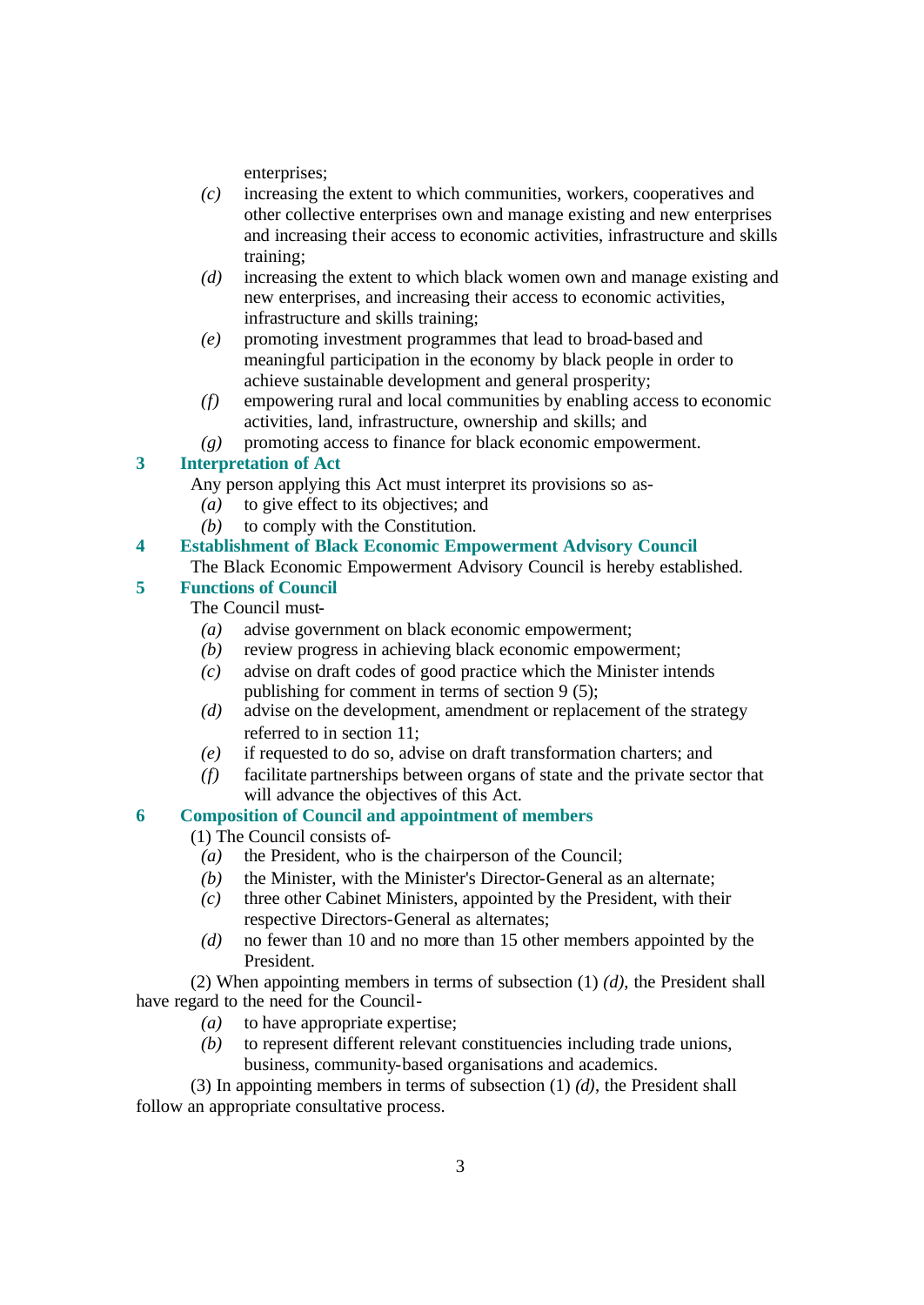(4) The President shall appoint a Cabinet Minister who is also a member of the Council to act as chairperson of the Council in the President's absence.

## **7 Constitution and rules of Council**

(1) The Minister must establish a constitution for the Council.

(2) The Minister may amend the constitution of the Council from time to time, after consultation with the Council.

(3) The Council may, by resolution, and after consultation with the Minister, make rules to further regulate the proceedings of the Council.

#### **8 Remuneration and reimbursement of expenses**

Council members will not be remunerated for their services, but will be reimbursed for expenses incurred by them in carrying out their duties, as determined by the Minister, with the concurrence of the Minister of Finance.

#### **9 Codes of good practice**

(1) In order to promote the purposes of the Act, the Minister may by notice in the *Gazette* issue codes of good practice on black economic empowerment that may include-

- *(a)* the further interpretation and definition of broad-based black economic empowerment and the interpretation and definition of different categories of black empowerment entities;
- *(b)* qualification criteria for preferential purposes for procurement and other economic activities;
- *(c)* indicators to measure broad-based black economic empowerment;
- *(d)* the weighting to be attached to broad-based black economic empowerment indicators referred to in paragraph *(c)*;
- *(e)* guidelines for stakeholders in the relevant sectors of the economy to draw up transformation charters for their sector; and
- *(f)* any other matter necessary to achieve the objectives of this Act.

(2) A strategy issued by the Minister in terms of section 11 must be taken into account in preparing any code of good practice.

(3) A code of good practice issued in terms of subsection (1) may specify-

- *(a)* targets consistent with the objectives of this Act; and
- *(b)* the period within which those targets must be achieved.

(4) In order to promote the achievement of equality of women, as provided for in section 9 (2) of the Constitution, a code of good practice issued in terms of subsection (1) and any targets specified in a code of good practice in terms of subsection (3), may distinguish between black men and black women.

(5) The Minister must, before issuing, replacing or amending a code of good practice in terms of subsection (1)-

- *(a)* publish the draft code of good practice or amendment in the *Gazette* for public comment; and
- *(b)* grant interested persons a period of at least 60 days to comment on the draft code of good practice or amendment, as the case may be.

#### **10 Status of codes of good practice**

Every organ of state and public entity must take into account and, as far as is reasonably possible, apply any relevant code of good practice issued in terms of this Act in-

*(a)* determining qualification criteria for the issuing of licences, concessions